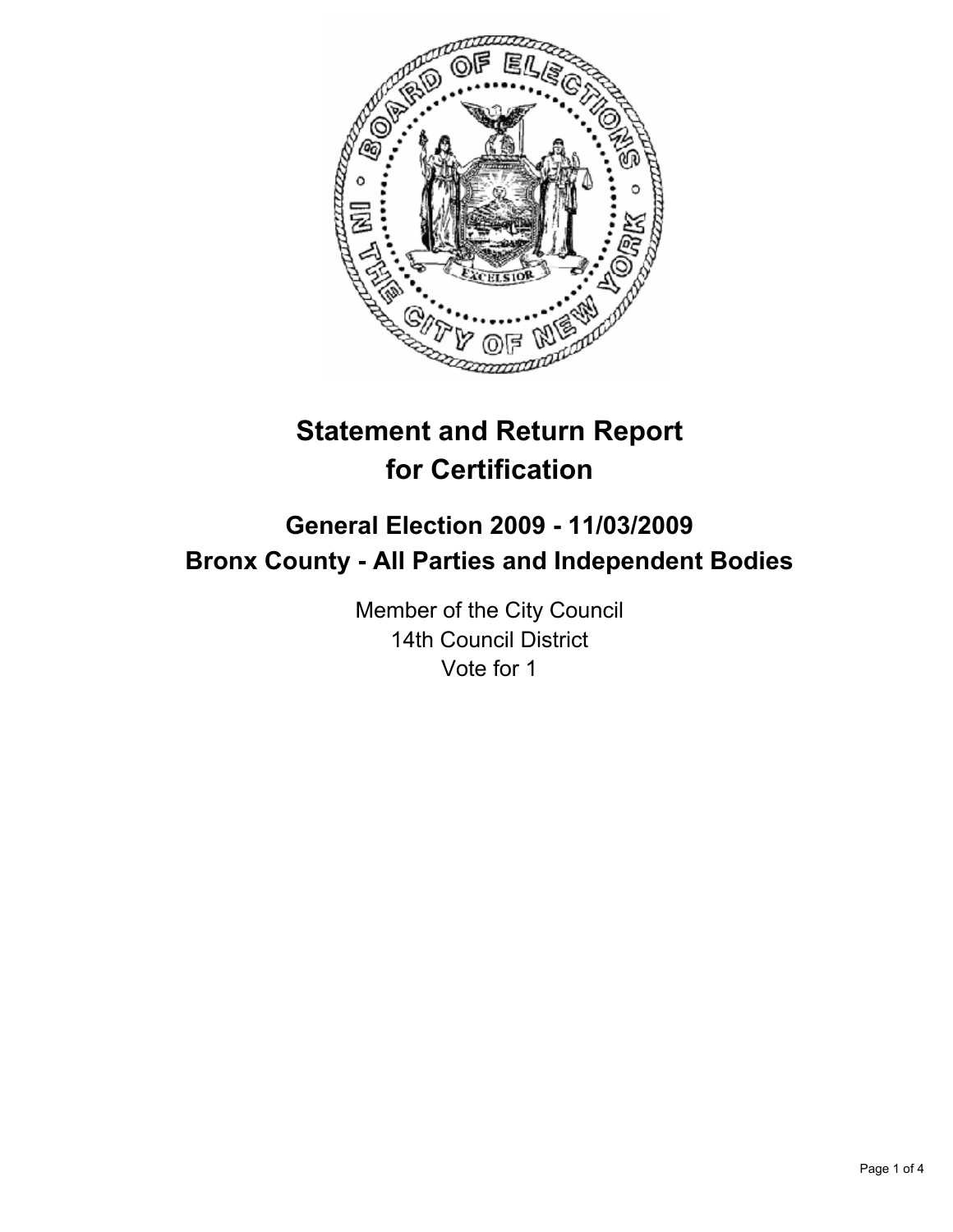

## **Assembly District 77**

| PUBLIC COUNTER                      | 1,653 |
|-------------------------------------|-------|
| <b>EMERGENCY</b>                    | 0     |
| ABSENTEE/MILITARY                   | 20    |
| AFFIDAVIT                           | 24    |
| <b>Total Ballots</b>                | 1,697 |
| FERNANDO CABRERA (DEMOCRATIC)       | 995   |
| YESSENIA A DURAN (REPUBLICAN)       | 89    |
| LISA MARIE CAMPBELL (CONSERVATIVE)  | 14    |
| FERNANDO CABRERA (WORKING FAMILIES) | 26    |
| <b>Total Votes</b>                  | 1,124 |
| Unrecorded                          | 573   |

#### **Assembly District 78**

| <b>PUBLIC COUNTER</b>               | 3,311 |
|-------------------------------------|-------|
| <b>EMERGENCY</b>                    | 5     |
| ABSENTEE/MILITARY                   | 81    |
| AFFIDAVIT                           | 56    |
| <b>Total Ballots</b>                | 3,453 |
| FERNANDO CABRERA (DEMOCRATIC)       | 2,068 |
| YESSENIA A DURAN (REPUBLICAN)       | 280   |
| LISA MARIE CAMPBELL (CONSERVATIVE)  | 54    |
| FERNANDO CABRERA (WORKING FAMILIES) | 64    |
| <b>Total Votes</b>                  | 2,466 |
| Unrecorded                          | 987   |

#### **Assembly District 81**

| <b>PUBLIC COUNTER</b>               | 266 |
|-------------------------------------|-----|
| <b>EMERGENCY</b>                    | 0   |
| ABSENTEE/MILITARY                   |     |
| AFFIDAVIT                           | 2   |
| <b>Total Ballots</b>                | 269 |
| FERNANDO CABRERA (DEMOCRATIC)       | 150 |
| YESSENIA A DURAN (REPUBLICAN)       | 24  |
| LISA MARIE CAMPBELL (CONSERVATIVE)  | 2   |
| FERNANDO CABRERA (WORKING FAMILIES) | 3   |
| <b>Total Votes</b>                  | 179 |
| Unrecorded                          | 90  |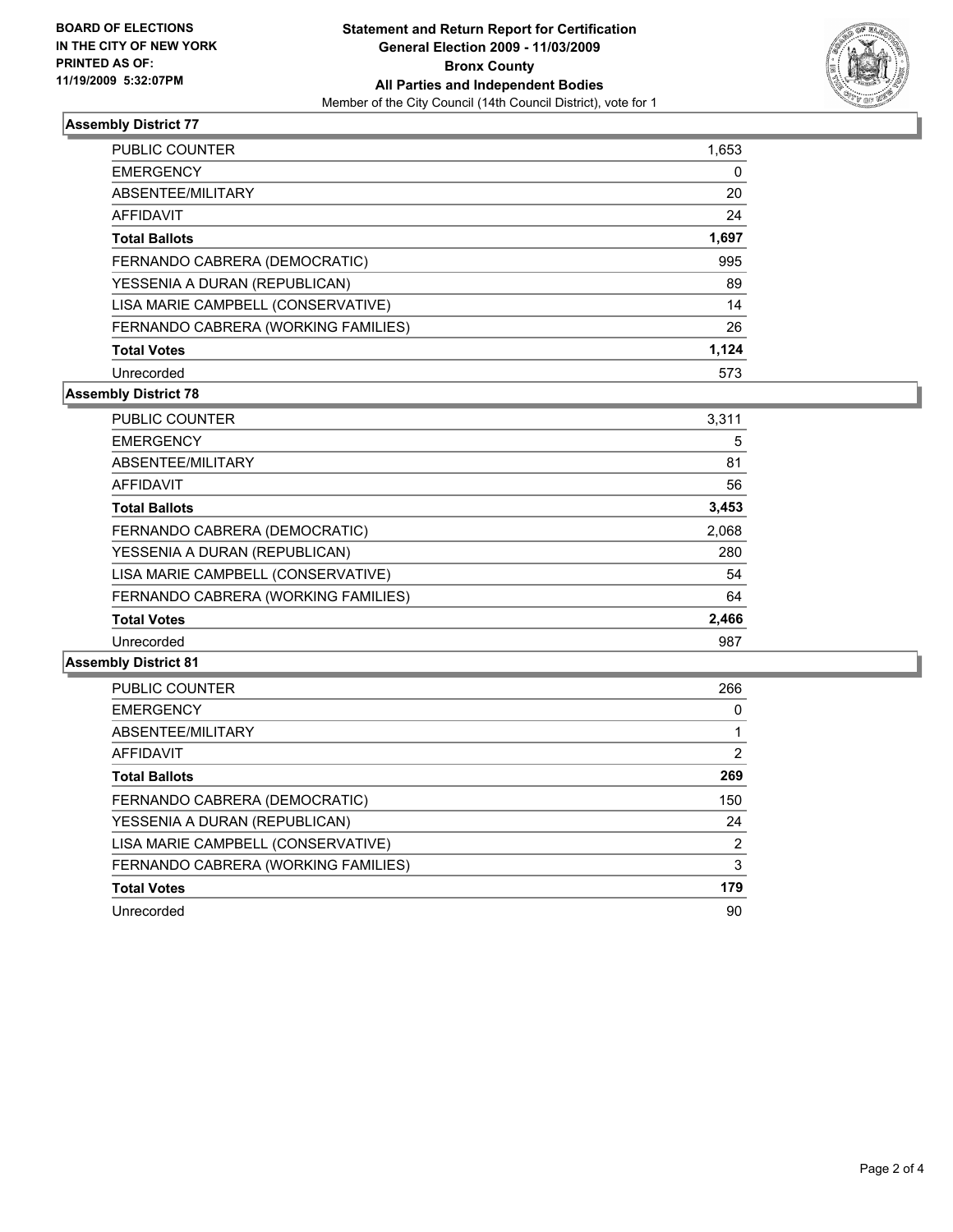

#### **Assembly District 84**

| PUBLIC COUNTER                      | 355 |
|-------------------------------------|-----|
| <b>EMERGENCY</b>                    | 0   |
| ABSENTEE/MILITARY                   | 5   |
| AFFIDAVIT                           | 3   |
| <b>Total Ballots</b>                | 363 |
| FERNANDO CABRERA (DEMOCRATIC)       | 218 |
| YESSENIA A DURAN (REPUBLICAN)       | 20  |
| LISA MARIE CAMPBELL (CONSERVATIVE)  | 4   |
| FERNANDO CABRERA (WORKING FAMILIES) | 2   |
| <b>Total Votes</b>                  | 244 |
| Unrecorded                          | 119 |

## **Assembly District 86**

| <b>PUBLIC COUNTER</b>               | 6,802 |
|-------------------------------------|-------|
| <b>EMERGENCY</b>                    | 21    |
| ABSENTEE/MILITARY                   | 53    |
| AFFIDAVIT                           | 124   |
| <b>Total Ballots</b>                | 7,000 |
| FERNANDO CABRERA (DEMOCRATIC)       | 3,912 |
| YESSENIA A DURAN (REPUBLICAN)       | 497   |
| LISA MARIE CAMPBELL (CONSERVATIVE)  | 83    |
| FERNANDO CABRERA (WORKING FAMILIES) | 88    |
| <b>Total Votes</b>                  | 4,580 |
| Unrecorded                          | 2.420 |